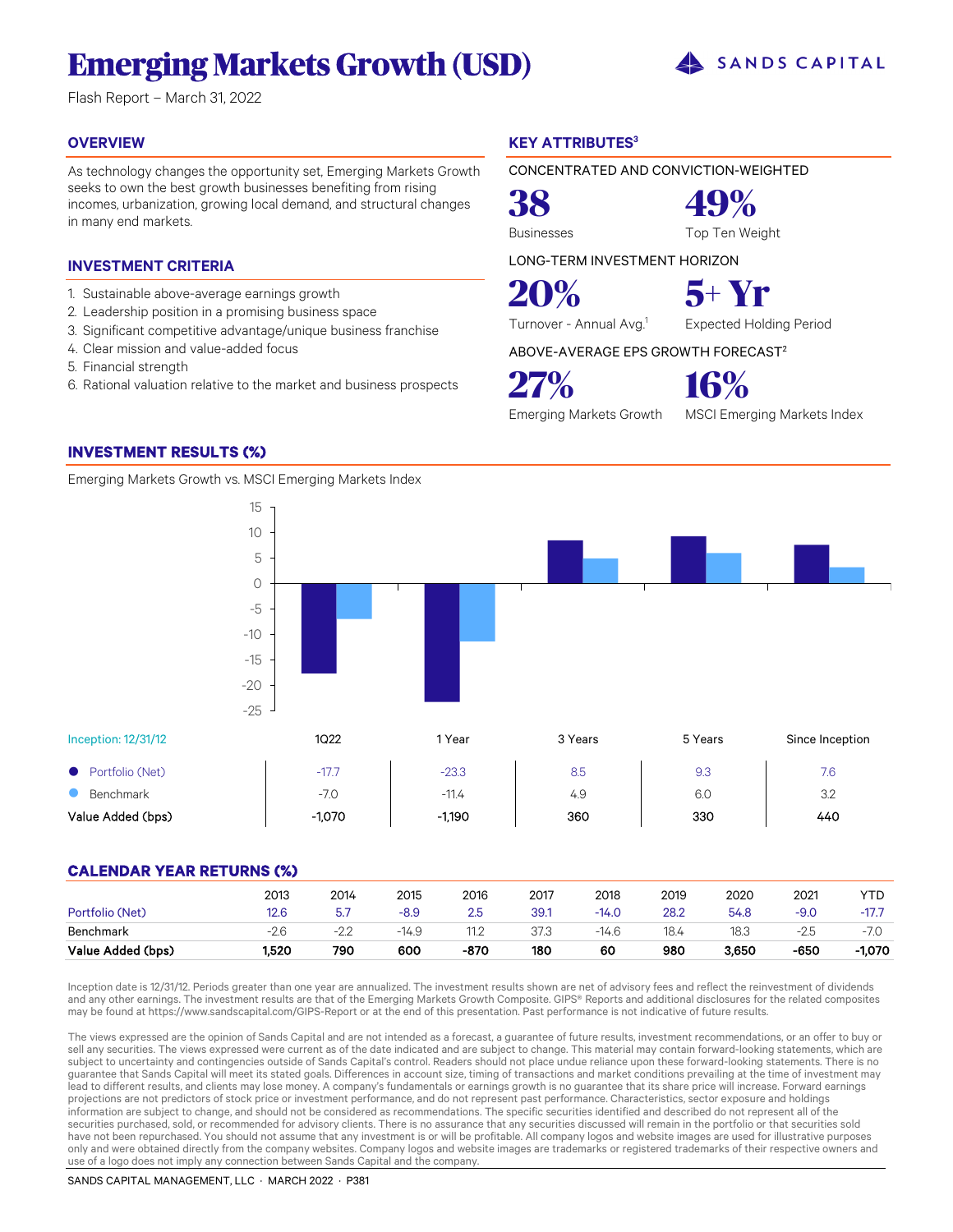#### **PORTFOLIO CHARACTERISTICS<sup>3</sup>**

|                                                   | Portfolio | <b>Benchmark</b> |
|---------------------------------------------------|-----------|------------------|
| Portfolio Businesses                              | 38        | 1.399            |
| Active Share <sup>4</sup>                         | 81%       | n/a              |
| 5-Year Historical EPS Growth                      | 20%       | 15%              |
| Consensus Long-Term EPS Growth                    | 27%       | 16%              |
| Consensus Forward P/E - Next 12 mos. <sup>5</sup> | 28x       | 11x              |
| Weighted Avg. Market Cap (\$B)                    | 115.6     | 123.8            |
| Median Market Cap (\$B)                           | 23.6      | 7.4              |
| Turnover - Trailing 12 mos. <sup>1</sup>          | 26%       | n/a              |
| Weighted Average Carbon Intensity <sup>14</sup>   | 55.0      | 399.8            |

### **RETURN & VOLATILITY METRICS<sup>3</sup>**

| (Trailing 5 Years Net of Fees)        | Portfolio | <b>Benchmark</b> |
|---------------------------------------|-----------|------------------|
| Annualized Excess Return <sup>6</sup> | 3.3%      | n/a              |
| Beta <sup>16</sup>                    | 1.05      | 1.00             |
| Information Ratio <sup>7</sup>        | 0.3       | n/a              |
| R-Squared <sup>11</sup>               | 74.6%     | 100.0%           |
| Sharpe Ratio <sup>8</sup>             | 0.4       | 0.3              |
| Standard Deviation <sup>10</sup>      | 20.1%     | 16.5%            |
| Tracking Error <sup>9</sup>           | 10.2%     | n/a              |
| Up Capture <sup>12</sup>              | 120%      | 100%             |
| Down Capture <sup>13</sup>            | 104%      | 100%             |

#### **TOP TEN HOLDINGS (49.0% OF ASSETS)<sup>3</sup>**

| $\infty$<br>mac<br>mercado  | <b>O</b> FINSERV<br>sea<br><b>Tencent 腾讯</b><br>Apollo | <b>DFC BANK</b>        | <b>ZAlibaba.com</b><br>Globant > |                    |
|-----------------------------|--------------------------------------------------------|------------------------|----------------------------------|--------------------|
| Company                     | Sector <sup>19</sup>                                   | Domicile <sup>15</sup> | Portfolio (%)                    | <b>Owned Since</b> |
| <b>Taiwan Semiconductor</b> | Information Technology                                 | Taiwan                 | 7.6                              | 2015               |
| MercadoLibre                | <b>Consumer Discretionary</b>                          | Argentina              | 7.0                              | 2012               |
| Sea                         | <b>Communication Services</b>                          | Singapore              | 5.6                              | 2017               |
| Bajaj Finance               | <b>Financials</b>                                      | India                  | 5.3                              | 2018               |
| Tencent                     | <b>Communication Services</b>                          | China                  | 5.2                              | 2012               |
| Apollo Hospitals            | <b>Health Care</b>                                     | India                  | 4.6                              | 2012               |
| <b>HDFC Bank</b>            | <b>Financials</b>                                      | India                  | 3.8                              | 2017               |
| Alibaba                     | <b>Consumer Discretionary</b>                          | China                  | 3.7                              | 2014               |
| Globant                     | Information Technology                                 | Argentina              | 3.1                              | 2020               |
| Anta Sports Products        | <b>Consumer Discretionary</b>                          | China                  | 3.1                              | 2016               |

#### **SECTOR EXPOSURE3,19**

|                               | <b>Portfolio</b> | <b>Relative to Benchmark</b> |
|-------------------------------|------------------|------------------------------|
| Financials                    | 22.9             | 0.8                          |
| <b>Consumer Discretionary</b> | 21.1             | 8.8                          |
| <b>Communication Services</b> | 14.4             | 4.3                          |
| Information Technology        | 13.4             | $-8.2$                       |
| <b>Health Care</b>            | 9.5              | 5.6                          |
| <b>Consumer Staples</b>       | 8.0              | 2.2                          |
| <b>Materials</b>              | 1.9              | $-7.6$                       |
| Industrials                   | 1.8              | $-3.6$                       |
| Energy                        | 1.6              | $-3.2$                       |
| <b>Real Estate</b>            | 1.2              | $-0.9$                       |
| <b>Utilities</b>              |                  | $-2.6$                       |
| [Cash]                        | 4.4              | 4.4                          |

### **REGIONAL EXPOSURE3,15**

|                       | <b>Portfolio</b> | <b>Relative to Benchmark</b> |        |  |     |  |  |
|-----------------------|------------------|------------------------------|--------|--|-----|--|--|
| <b>Emerging Asia</b>  | 57.1             |                              |        |  | 8.1 |  |  |
| Asia/Pacific Ex Japan | 19.4             | $-9.3$                       |        |  |     |  |  |
| Latin America         | 18.2             |                              |        |  | 90  |  |  |
| Mid-East & Africa     | 1.0              | $-10.5$                      |        |  |     |  |  |
| Europe                |                  |                              | $-1.6$ |  |     |  |  |
| [Cash]                | 44               |                              |        |  |     |  |  |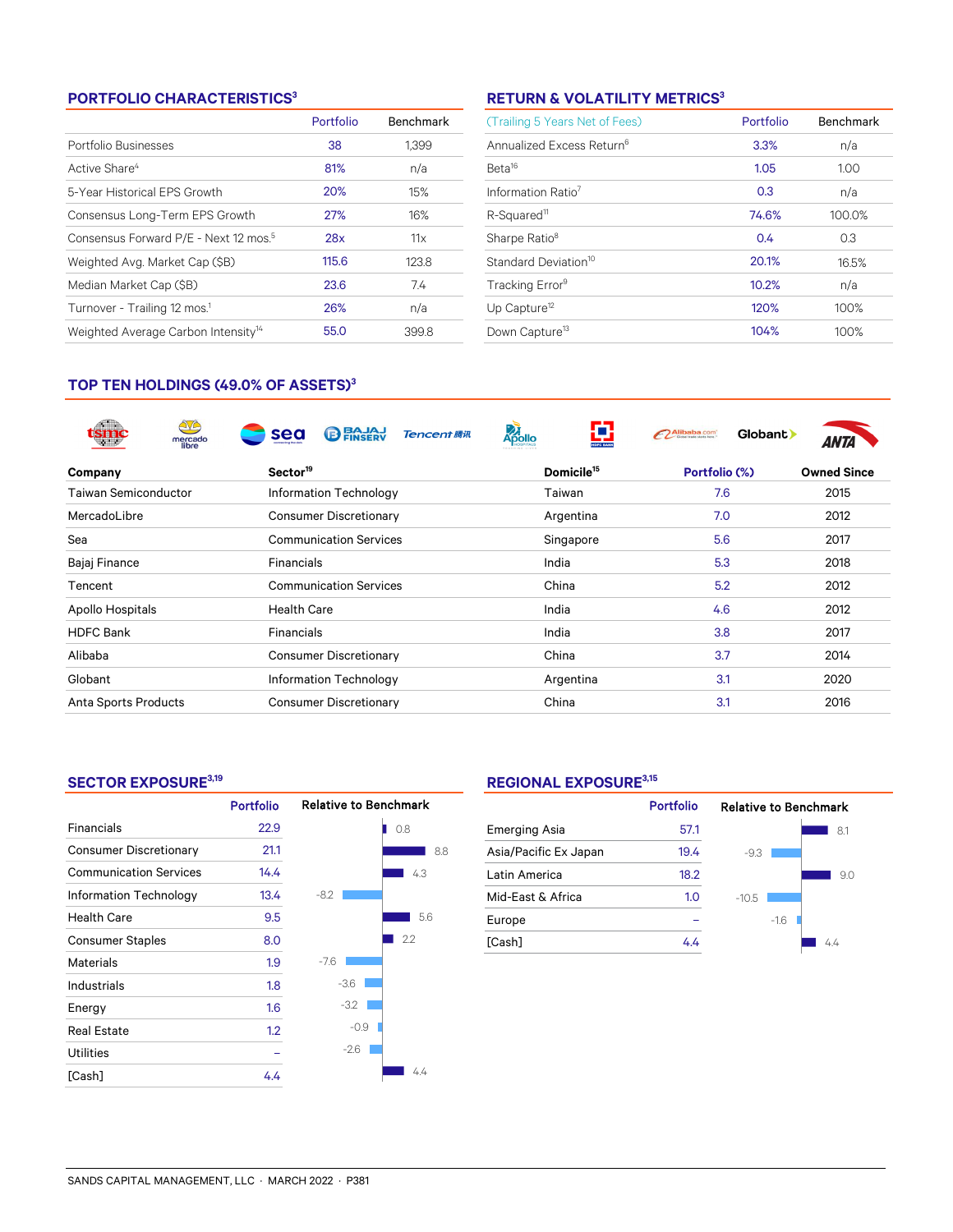#### **CONTRIBUTION (%)<sup>20</sup>**

Top Absolute Contributors Top Absolute Detractors QUARTER TO DATE

| <b>Company Name</b> | Average<br>Weight | Return | Contribution | <b>Company Name</b>  | Average<br>Weight | <b>Return</b> | Contribution |
|---------------------|-------------------|--------|--------------|----------------------|-------------------|---------------|--------------|
| Localiza Rent a Car | 1.4               | 35.5   | 0.4          | Sea                  | 5.4               | $-46.5$       | $-2.8$       |
| Raia Drogasil       | 1.2               | 15.5   | 0.2          | Yandex               | 1.9               | $-68.7$       | $-2.2$       |
| Bank Central Asia   | 2.4               | 10.1   | 0.2          | <b>TCS Group</b>     | 12                | $-57.3$       | $-1.5$       |
| Bandhan Bank        | 1.2               | 19.3   | 0.2          | Kaspi                | 1.8               | $-56.8$       | $-1.5$       |
| Bajaj Finance       | 4.9               | 2.1    | 0.1          | Taiwan Semiconductor | 8.0               | $-13.0$       | $-1.2$       |

#### TRAILING 1 YEAR

| <b>Company Name</b> | Average<br>Weight | Return | Contribution | <b>Company Name</b> | Average<br>Weight | Return  | <b>Contribution</b> |
|---------------------|-------------------|--------|--------------|---------------------|-------------------|---------|---------------------|
| Apollo Hospitals    | 4.7               | 50.1   |              | Tencent             | 5.9               | $-37.2$ | $-2.6$              |
| Bajaj Finance       | 4.2               | 36.0   | 0.9          | Yandex              | 3.7               | $-70.4$ | $-2.5$              |
| Titan               | 2.1               | 57.1   | -0.7         | Alibaba             | 4.4               | $-51.1$ | $-2.2$              |
| Globant             | 2.3               | 26.2   | 0.5          | Sea                 | 7.9               | $-46.3$ | $-2.2$              |
| Bank Central Asia   | 1.8               | 34.0   | 0.4          | <b>TCS Group</b>    |                   | $-57.5$ | $-1.6$              |

#### TRAILING 3 YEAR

| <b>Company Name</b>         | Average<br>Weight | Return | <b>Contribution</b> | <b>Company Name</b> | Average<br>Weight | Return  | <b>Contribution</b> |
|-----------------------------|-------------------|--------|---------------------|---------------------|-------------------|---------|---------------------|
| Sea                         | 6.9               | 409.3  | 16.3                | Trip                | 1.8               | $-35.9$ | $-1.6$              |
| MercadoLibre                | 5.9               | 134.3  |                     | <b>TCS Group</b>    | 0.4               | $-57.5$ | $-1.6$              |
| <b>Taiwan Semiconductor</b> | 4.9               | 174.0  | 3.7                 | Bandhan Bank        | 0.9               | $-49.2$ | $-1.4$              |
| Apollo Hospitals            | 3.6               | 236.3  | -27                 | MakeMvTrip          | 0.6               | $-52.0$ | $-1.3$              |
| Anta Sports Products        | 3.6               | 90.0   | -2.7                | Tencent Music       | 0.3               | $-83.0$ | $-1.1$              |

#### TRAILING 5 YEAR

| <b>Company Name</b>  | Average<br>Weight | Return | <b>Contribution</b> | <b>Company Name</b>   |     | Return  | <b>Contribution</b> |
|----------------------|-------------------|--------|---------------------|-----------------------|-----|---------|---------------------|
| Sea                  | 4.5               | 688.7  | 17.3                | Trip                  | 2.4 | $-43.1$ | $-2.4$              |
| MercadoLibre         | 4.9               | 463.4  | 11.9                | MakeMvTrip            | 1つ  | $-61.7$ | $-2.0$              |
| Alibaba              |                   | 2.7    | 8.2                 | Hikma Pharmaceuticals | 0.3 | -44.0   | $-1.8$              |
| Anta Sports Products | 3.2               | 394.6  | 6.1                 | Zee Entertainment     | 1.0 | $-58.6$ | $-1.6$              |
| Tencent              | 6.3               | 73.6   | 5.8                 | <b>TCS Group</b>      | 0.2 | $-57.5$ | $-1.6$              |

With the exception of IPOs where actual transacted prices are used, contributions are calculated using end of day prices, and do not reflect actual purchase prices. This can affect the presentation of contribution and performance of transactions amid heightened volatility. Emerging Markets Growth may participate in IPOs in eligible<br>accounts and purchase additional shares in the secondary m Consensus long-term EPS growth forecast.<sup>3</sup> Emerging Markets Growth calculations are based on the Emerging Markets Growth Composite.<sup>4</sup> Active Share represents the share of portfolio holdings that differ from the benchmark related risks relative to the benchmark. At a business level, MSCI ESG Research calculates Carbon Intensity as carbon emissions per dollar of sales. The portfolio-level<br>Weighted Average Carbon Intensity is the sum product obtained by the use thereof), and all such parties hereby expressly disclaim express or implied warranties or representations with respect to any such standard or<br>classification. Without limiting any of the foregoing, in n complete list of and description of the calculation methodology for the attribution analysis and complete list detailing each holding's attribution please contact a member<br>of the Client Relations Team at 703-562-4000. MSCI approved, reviewed or produced by MSCI. The companies illustrated represent a sub-set of current holdings in the Emerging Markets Growth portfolio and were selected based on the performance measures presented.